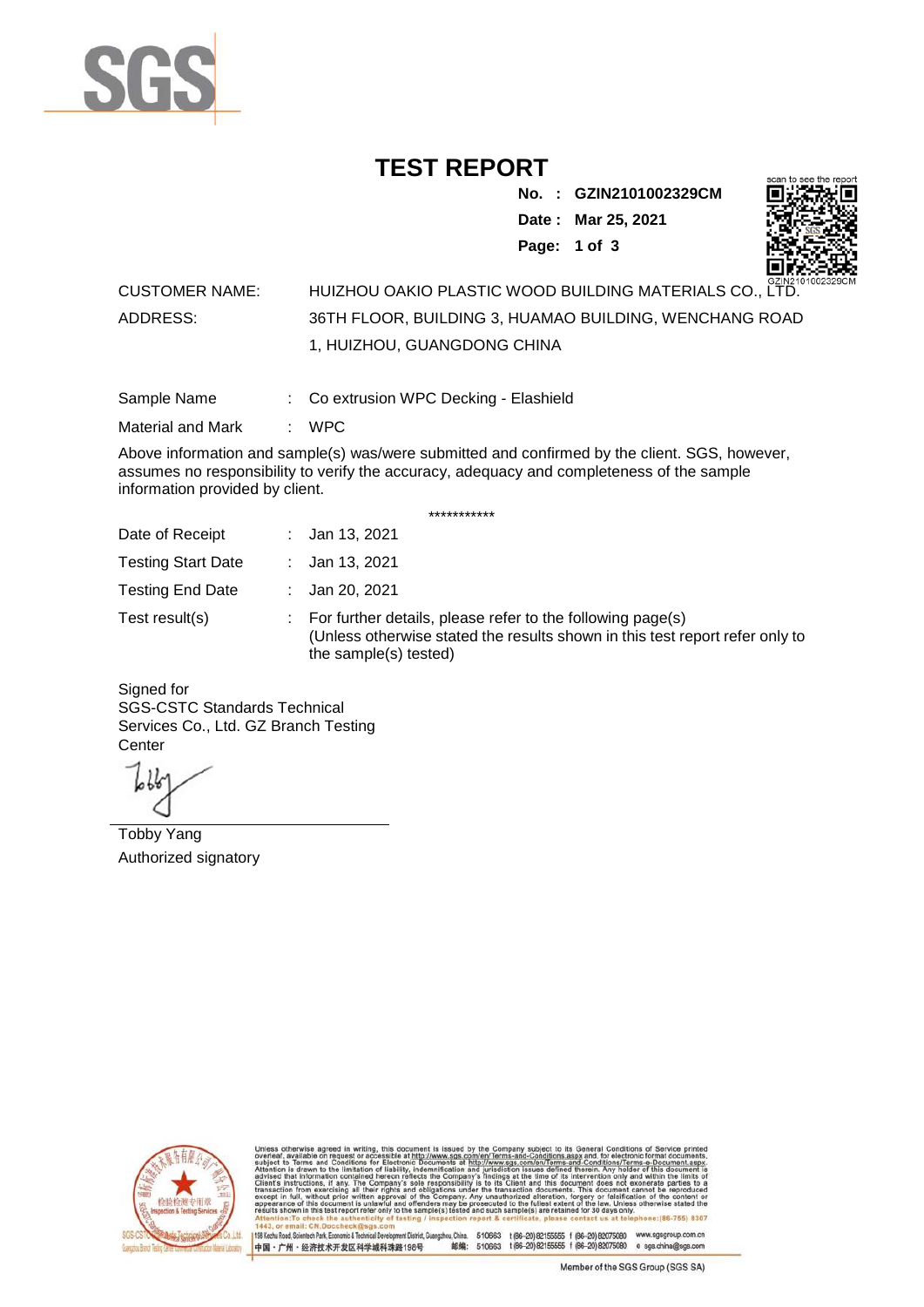

## **TEST REPORT**

**No. : GZIN2101002329CM Date : Mar 25, 2021 Page: 2 of 3** 

Summary of Results:

| No. | $\tau$ est Item       | Test Method                              | Result | Conclusion |
|-----|-----------------------|------------------------------------------|--------|------------|
|     | <b>Shore Hardness</b> | ASTM D2240-15 <sup><math>E1</math></sup> | D/41/1 | Pass       |

Note: Pass : Meet the requirements;

Fail : Does not meet the requirements;

/ : Not Apply to the judgment.

Original Sample Photo:





Conditions/Terms-e-Do<br>rein. Any holder of this nentDistrict,Guangzhou,China. 510663 t (86–20) 82155555 f (86–20) 82075080 www.sgsgroup.com.cn<br>格198号 邮编: 510663 t (86–20) 82155555 f (86–20) 82075080 e sgs.china@sgs.com 198 Kezhu Road, Scientech Park, Economic & Technical Develo 中国·广州·经济技术开发区科学城科珠路198号

Member of the SGS Group (SGS SA)